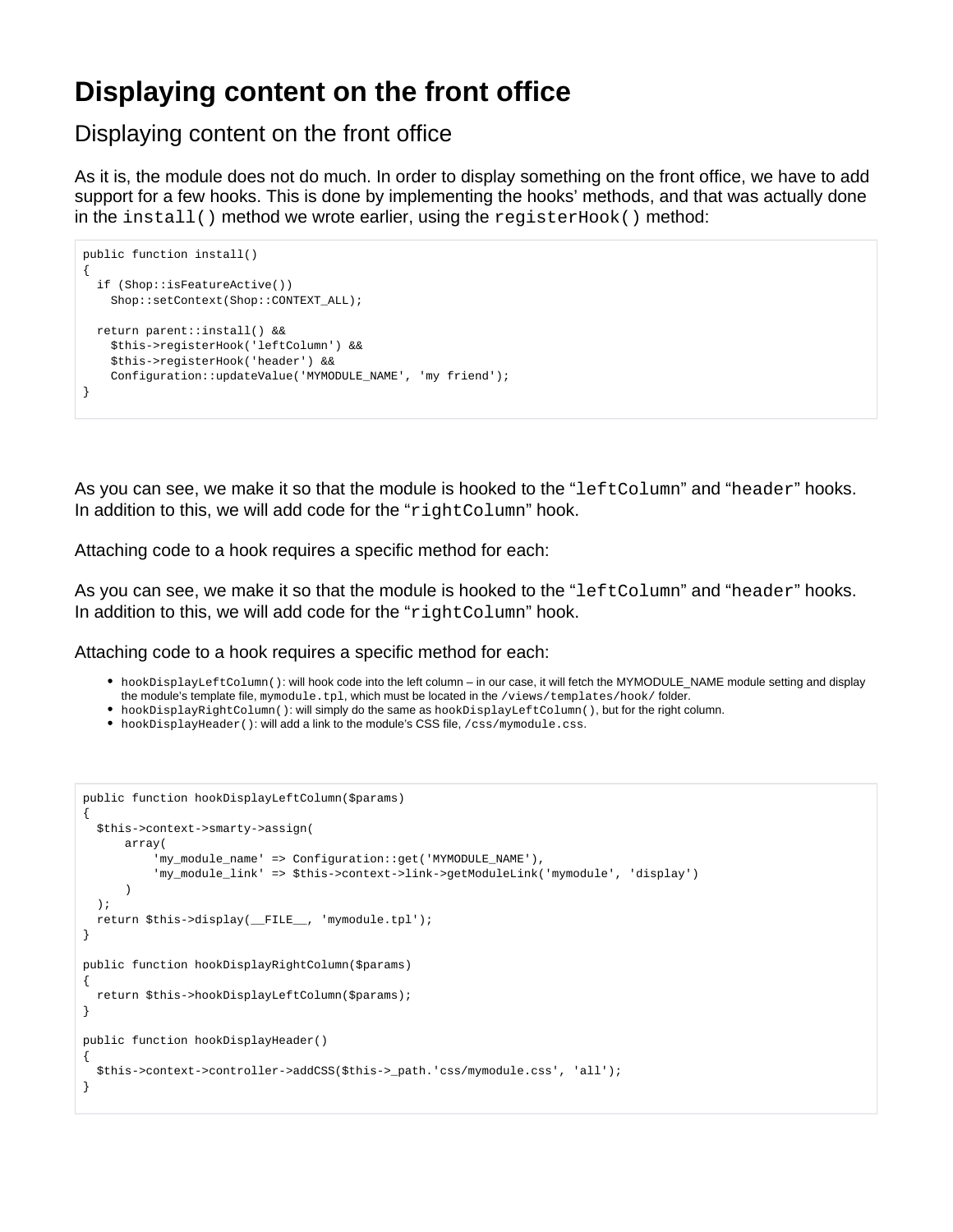We are using the Context ( $$$ this->context) to change a Smarty variable: Smarty's  $\text{assign}()$ method makes it possible for us to set the template's name variable with the value of the MYMODULE N AME setting stored in the configuration database table.

The header hook is not part of the visual header, but enables us to put code in the <head> tag of the generated HTML file. This is very useful for JavaScript or CSS files. To add a link to our CSS file in the page's  $\alpha$  and tag, we use the addCSS() method, which generates the correct  $\alpha$  ink tag to the CSS file indicated in parameters.

Save your file, and already you can hook your module's template into the theme, move it around and transplant it (even though there is not template file for the moment): go to the "Positions" page from the "Modules" menu in the back office, then click on the "Transplant a module" button (top right of the page).

In the transplantation form:

- Find "My module" in the "Module" drop-down list.
- Choose "(displayLeftColumn) Left column blocks" in the "Hook into" drop-down list.
- Click "Save".

It is useless to try to attach a module to a hook for which it has no implemented method.

The "Positions" page should reload, with the following message: "Module transplanted successfully to hook" (or maybe "This module has already been transplanted to this hook. "). Congratulations! Scroll down the "Positions" page, and you should indeed see your module among the other modules in the "Left column blocks" list. Move it to the top of the list by drag'n'dropping the module's row.

The module is now attached to the left column… but without any template to display, it falls short of doing anything useful: if you reload the homepage, the left column simply displays a message where the module should be, saying "No template found for module mymodule".

## Displaying content

Now that we have access to the left column, we should display something there for the customer to see.

The visible part of the module is defined in .tpl files placed in specific View folders:

- /views/templates/front/: front office features.
- /views/templates/admin/: back office features.
- /views/templates/hook/: features hooked to a PrestaShop (so can be displayed either on the front office or the back office).

Template files can have just about any name. It there is only one such file, it is good practice to give it the same name as the folder and main file: mymodule.tpl.

In the case of this tutorial, the module will be hooked to the left column. Therefore, the TPL files that are called from the column's hook should be placed in /views/templates/hook/ in order to work properly.

As said earlier, the content to be displayed in the theme should be stored in . tpl template files placed in a specific folder: /views/templates/front/. Template files can have just about any name. It there is only one such file, it is good practice to give it the same name as the folder and main file:  $mymo$ dule.tpl.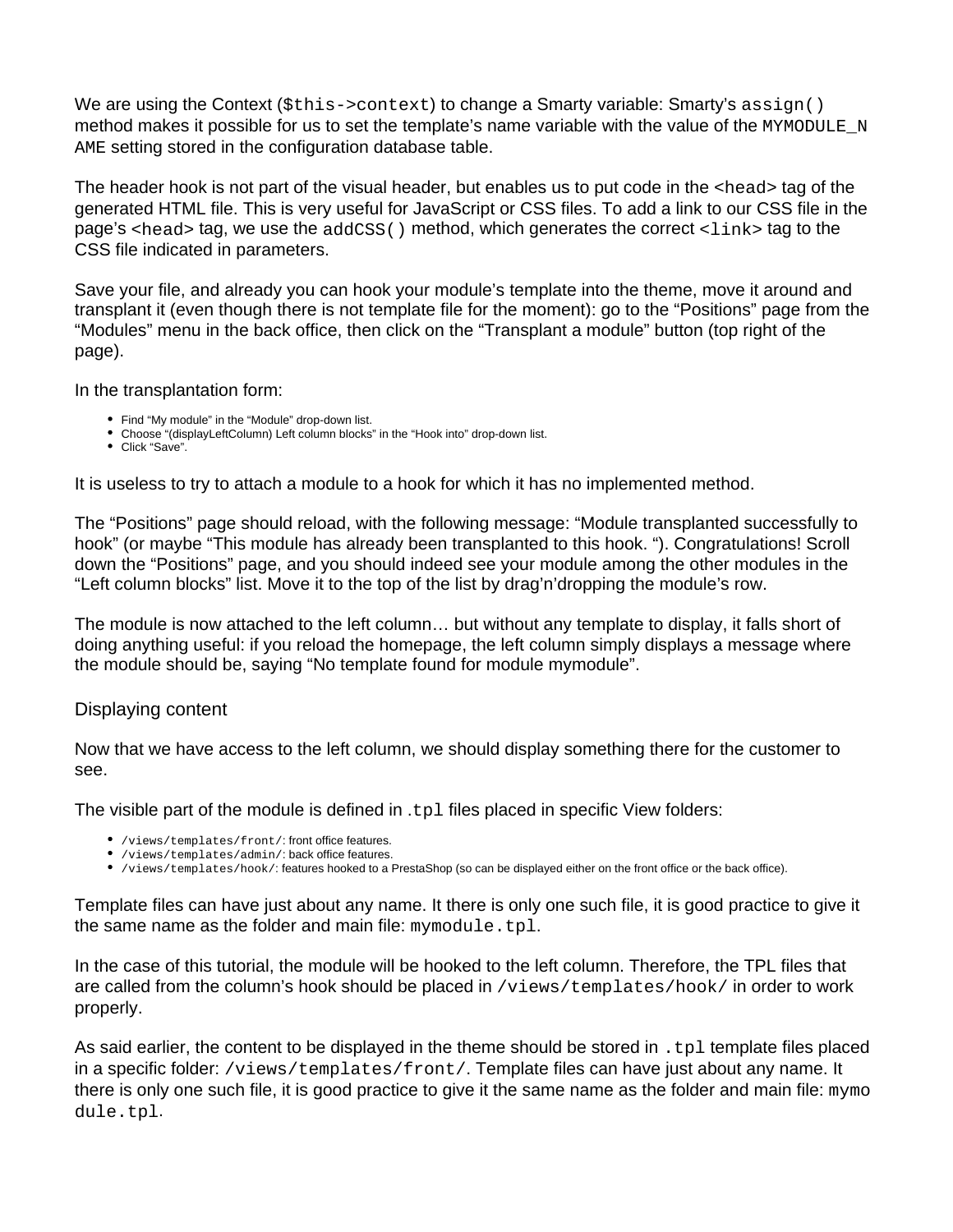We will create the mymodule.tpl file, which was passed as a parameter of the  $display()$  method in our module's code, in the hookDisplayHome() method. When calling a template from within a hook, PrestaShop looks for that template file in the /views/templates/hook/ folder (in the module' s folder), which you must create yourself.

In PrestaShop 1.4, the module's template files were to be placed at the root of the module's folder.

For compatibility reasons, template files can still reside in the root folder in PrestaShop 1.5 and 1.6, although the sub-folders of  $/views/templates/$  are now the recommended locations. If you intend your module to also work in PrestaShop 1.4, you should keep your files at the root.

Here is our template file, located at /views/templates/hook/mymodule.tpl:

```
<!-- Block mymodule -->
<div id="mymodule_block_home" class="block">
  <h4>Welcome!</h4>
   <div class="block_content">
     <p>Hello,
        {if isset($my_module_name) && $my_module_name}
            {$my_module_name}
        {else}
            World
       \{/if\} !
    \langle/p>
    \langle u1 \rangle <li><a href="{$my_module_link}" title="Click this link">Click me!</a></li>
    \langleul>
   </div>
</div>
<!-- /Block mymodule -->
```
This is just regular HTML code… except for a few Smarty calls:

- The {1 s='xxx' mod='yyy'} call is PrestaShop-specific method that enables you to register the string in the module's translation panel. The s parameter is the string, while the mod parameter must contain the module's identifier (in the present case, "mymodule"). We only use this method once here for readability reasons, but in practice it should be used on all of the template's strings.
- The {if}, {else} and {/if} statements are Smarty conditionals. In our example, we check that the \$my\_module\_name Smarty variable exists (using PHP's isset () function, which considered as trusted by Smarty) and that it is not empty. If it goes well, we display the content of that variable; if not, we display "World", in order to have "Hello World".
- The {\$my\_module\_link} variable in the link's href attribute: this is a Smarty variable that we will create later on, which will point to PrestaShop's root directory.

In addition to that, we are going to create a CSS file, and save it as /css/mymodule.css in the module's folder (or any sub-folder you like to keep you CSS in):

```
div#mymodule_block_home p {
   font-size: 150%;
   font-style:italic;
}
```
Save the template file in the module's /views/templates/hook/ folder and the CSS file in the module's /css/ folder, reload your shop's homepage: the content of the template should appear on top of the left column, right below the shop's logo (if you have indeed moved it at the top of the "Left Column" hook during the transplanting part).

As you can see, the theme applies its own CSS to the template we added:

- $\bullet$  Our <h4> title becomes the block's header, styled the same way as the other block titles.
- Our <div class="block\_content"> block has the same style as the other blocks on the page.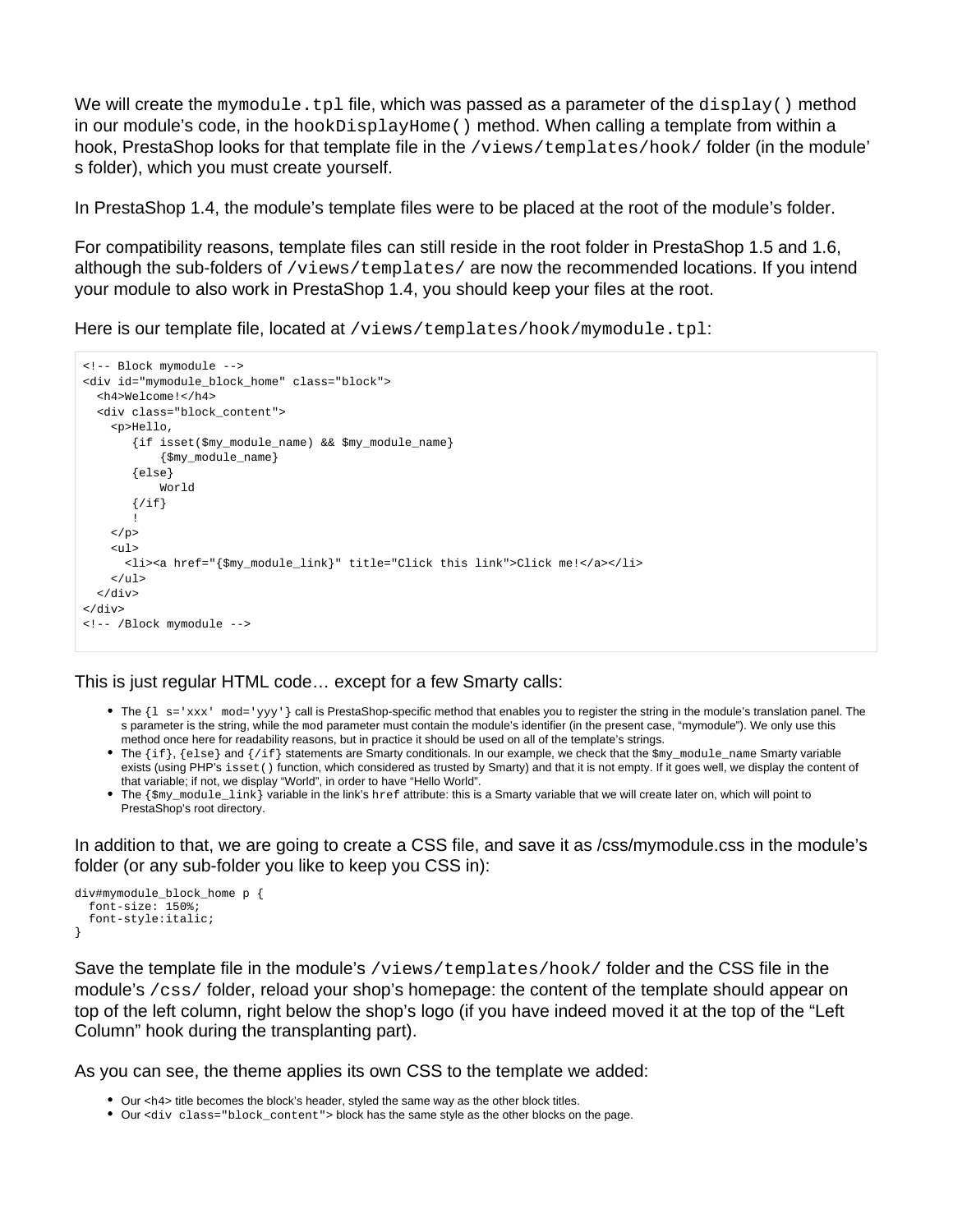It is not pretty, but it works the way we want it to.

### **Disabling the cache**

If you've followed this tutorial to the letter and still do not see anything appearing in the theme's left column, it might be because PrestaShop has cached the previous templates, and is still serving these to you. Hence, you see the original version of the theme, without your changes.

Smarty caches a compiled version of the homepage, for performance reasons. This is immensely helpful for production sites, but is useless for tests sites, where you may load the front-page very regularly in order to see the impact of your changes.

When editing or debugging a theme on a test site, you should always disable the cache, in order to force Smarty to recompile templates on every page load. To that end, go to the "Advanced Parameters" menu, select the "Performance" page, then, in the "Smarty" section:

- Template cache. Choose "Disable the cache".
- Cache. Disable it.
- Debug console. You can also open the console if you want to learn more about Smarty's internals.

Do NOT disable the cache or enable the debug console on a production site, as it severely slows everything down! You should always perform all your tests in a test site, ideally on your own computer rather than online.

### Embedding a template in the theme

The link that the module displays does not lead anywhere for now. Let's create the display.php file that it targets, with a minimal content, and put it in the module's root folder.

Welcome to this page!

Click the "Click me!" link: the resulting page is just that raw text, without anything from the theme. We would like to have this text embedded in the theme, so let's see how to do just that.

As you would expect, we have to create a template file in order to use the theme's style. Let's create the display.tpl file, which will contain the basic "Welcome to my shop!" line, and will be called by di splay. php. That display.php file will be rewritten into a front-end controller in order to properly embed our basic template within the theme's header, footer, columns, etc.

NOTE: You should strive to use explicit and recognizable names for your template files, so that you can find them quickly in the back office – which is a must when using the translation tool.

#### Here are our two files:

```
display.php
<?php
class mymoduledisplayModuleFrontController extends ModuleFrontController
{
  public function initContent()
   {
    parent::initContent();
    $this->setTemplate('module:mymodule/views/templates/front/display.tpl');
  }
}
```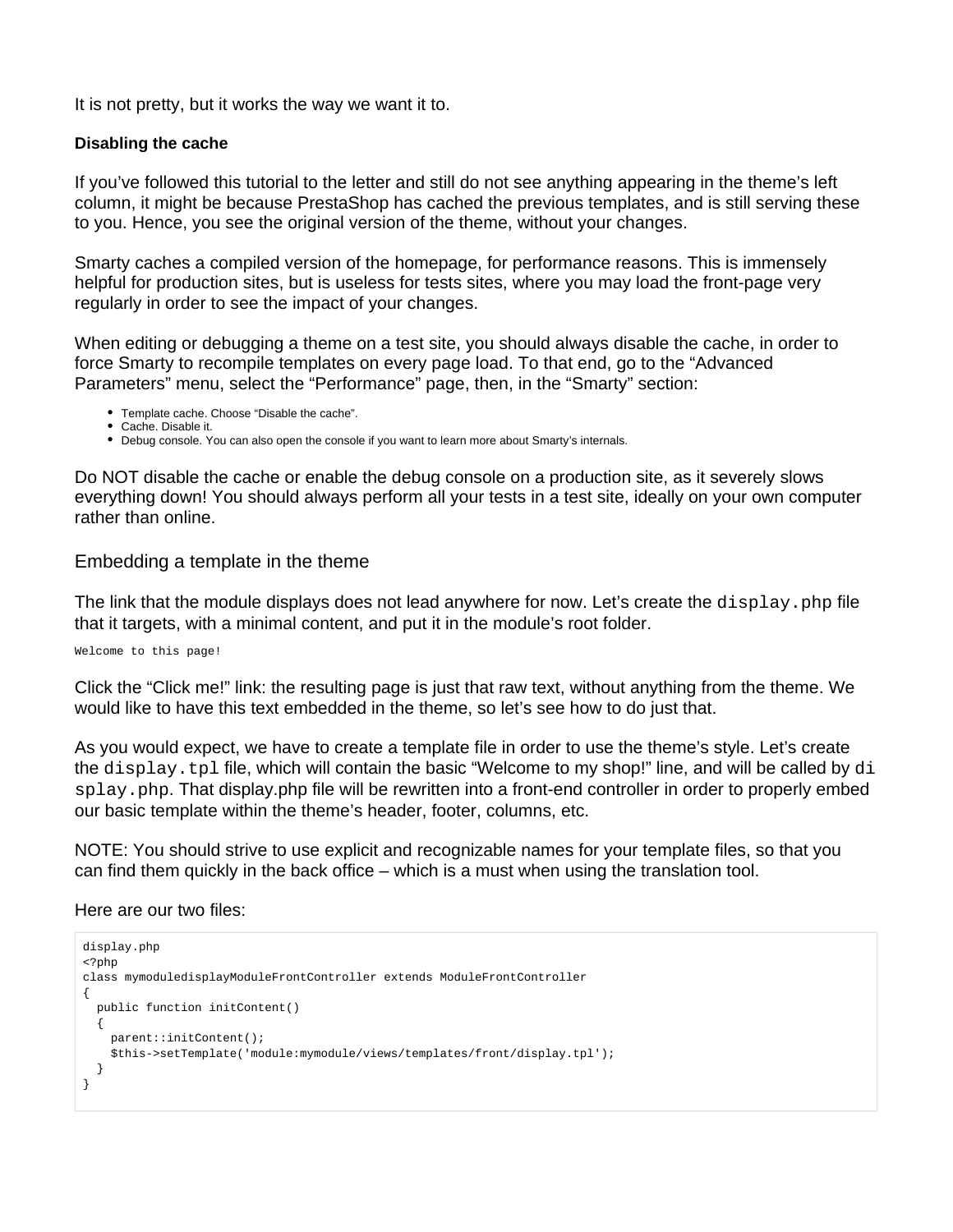display.tpl Welcome to my shop!

Let's explore  $\text{display.}$  php, our first PrestaShop front-end controller, stored in the /controllers/front folder of the module's main folder:

- A front-end controller must be a class that extends the ModuleFrontController class.
- That controller must have one method: initContent(), which calls the parent class' initContent() method...
- ...which then calls the setTemplate() method with our display.tpl file.

setTemplate() is the method that will take care of embedding our one-line template into a full-blown page, with proper header, footer and sidebars.

Until PrestaShop 1.4, developers who wanted to embed a template file into the site's theme had to use PHP's include() calls to include each portion of the page. Here is the equivalent code for display.php:

```
display.php
<?php
// This file must be placed at the root of the module's folder.
global $smarty;
include('../../config/config.inc.php');
include('../../header.php');
$smarty->display(dirname(__FILE__).'/display.tpl');
include('../../footer.php');
?>
```
As you can see, this is not necessary anymore since PrestaShop 1.5: you can and should use a frontend controller, and both the controller (Controller) and its template (View) should share the same name: display.php is tied to display.tpl.

Save both files in their respective folders, and reload your shop's homepage, then click on the "Click me!", and voilà ! You have your link. With just a few lines, the end result is already much better, with the "Welcome" line neatly placed between header, footer and columns!

It is only a first step, but this gives you an idea of what is possible if you follow the templating rules. Using Smarty

Smarty is a PHP template engine, and is used by PrestaShop's theming system. It is a free and opensource projet, hosted at <http://www.smarty.net/>.

It parses template  $.tp1$  files, looking for dynamic elements to replace with their contextual equivalents, then send the generated result to the browser. Those dynamic elements are indicated with curly brackets: { ... }. Programmers can create new variables and use them in TPL files; PrestaShop adds its own set of variables.

For instance, we can create the \$my\_module\_message variable in PHP right in the hookDisplayLef tColumn() method, and have it displayed by our template file: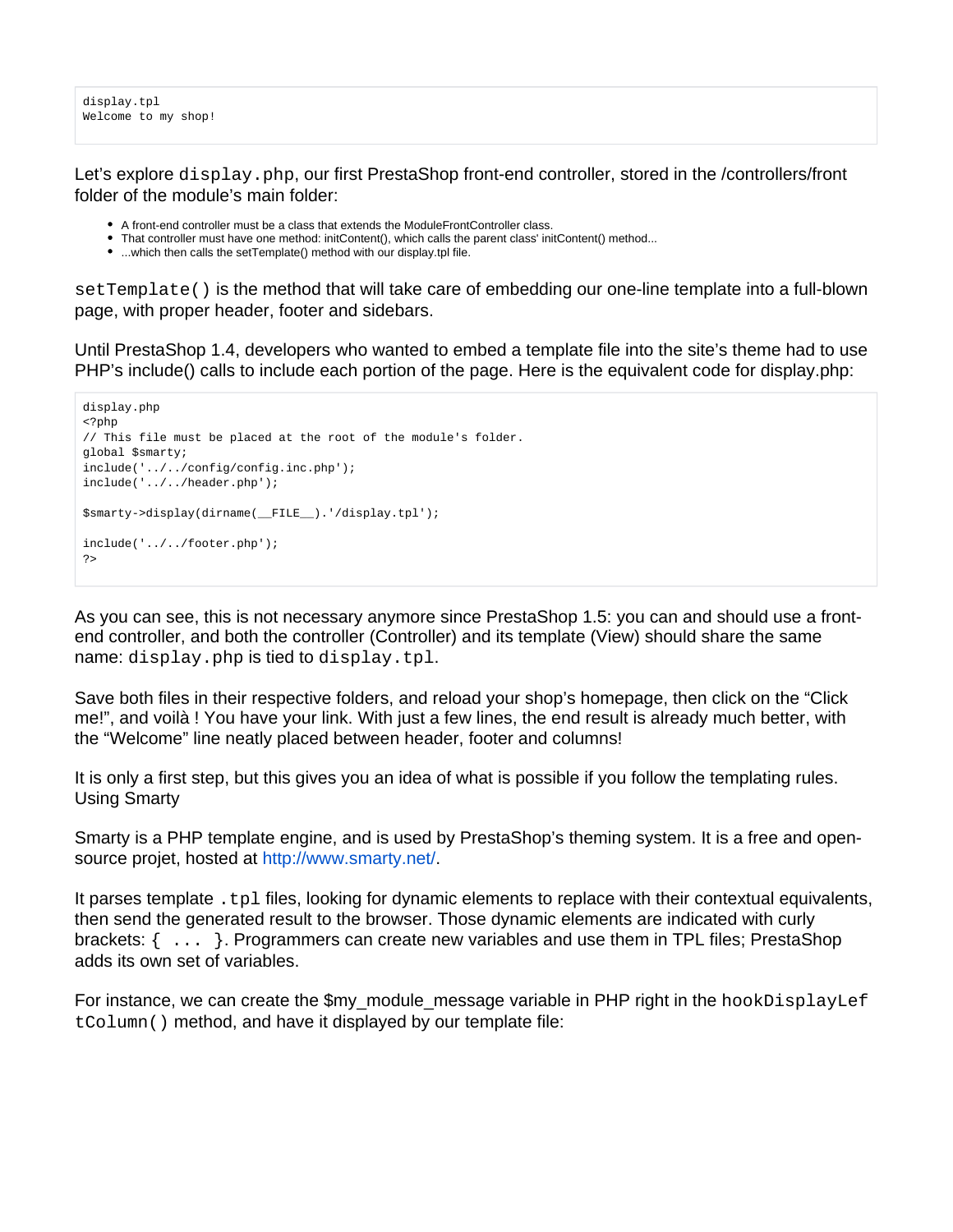```
mymodule.php
public function hookDisplayLeftColumn($params)
{
     $this->context->smarty->assign(
        array(
            'my_module_name' => Configuration::get('MYMODULE_NAME'),
            'my_module_link' => $this->context->link->getModuleLink('mymodule', 'display'),
            'my_module_message' => $this->l('This is a simple text message') // Do not forget to enclose your 
strings in the l() translation method
         )
     );
    return $this->display(__FILE__, 'mymodule.tpl');
}
```
From there on, we can ask Smarty to display the content of this variable in our TPL file.

mymodule.tpl {\$my\_module\_message}

PrestaShop adds its own set of variables. For instance, { $$hook$ hook\_left\_column} will be replaced with the content for the left column, meaning the content from all the modules that have been attached to the left column's hook.

All Smarty variables are global. You should therefore pay attention not to name your own variable with the name of an existing Smarty variable, in order to avoid overwriting it. It is good practice to avoid overly simple names, such as {products}, and to prefix it with your module's name, or even your own name or initials, such as: {\$henryb\_mymodule\_products}.

Here is a list of Smarty variables that are common to all pages:

| File / folder | <b>Description</b>                             |
|---------------|------------------------------------------------|
| img_ps_dir    | URL for PrestaShop's image folder.             |
| img_cat_dir   | URL for the categories images folder.          |
| img_lang_dir  | URL for the languages images folder.           |
| img_prod_dir  | URL for the products images folder.            |
| img_manu_dir  | URL for the manufacturers images folder.       |
| img_sup_dir   | URL for the suppliers images folder.           |
| img_ship_dir  | URL for the carriers (shipping) images folder. |
| img_dir       | URL for the theme's images folder.             |
| css dir       | URL for the theme's CSS folder.                |
| js_dir        | URL for the theme's JavaScript folder.         |
| tpl_dir       | URL for the current theme's folder.            |
| modules dir   | URL the modules folder.                        |
| mail dir      | URL for the mail templates folder.             |
| pic_dir       | URL for the pictures upload folder.            |
| lang_iso      | ISO code for the current language.             |
| come from     | URL for the visitor's origin.                  |
| shop_name     | Shop name.                                     |
| cart_qties    | Number of products in the cart.                |